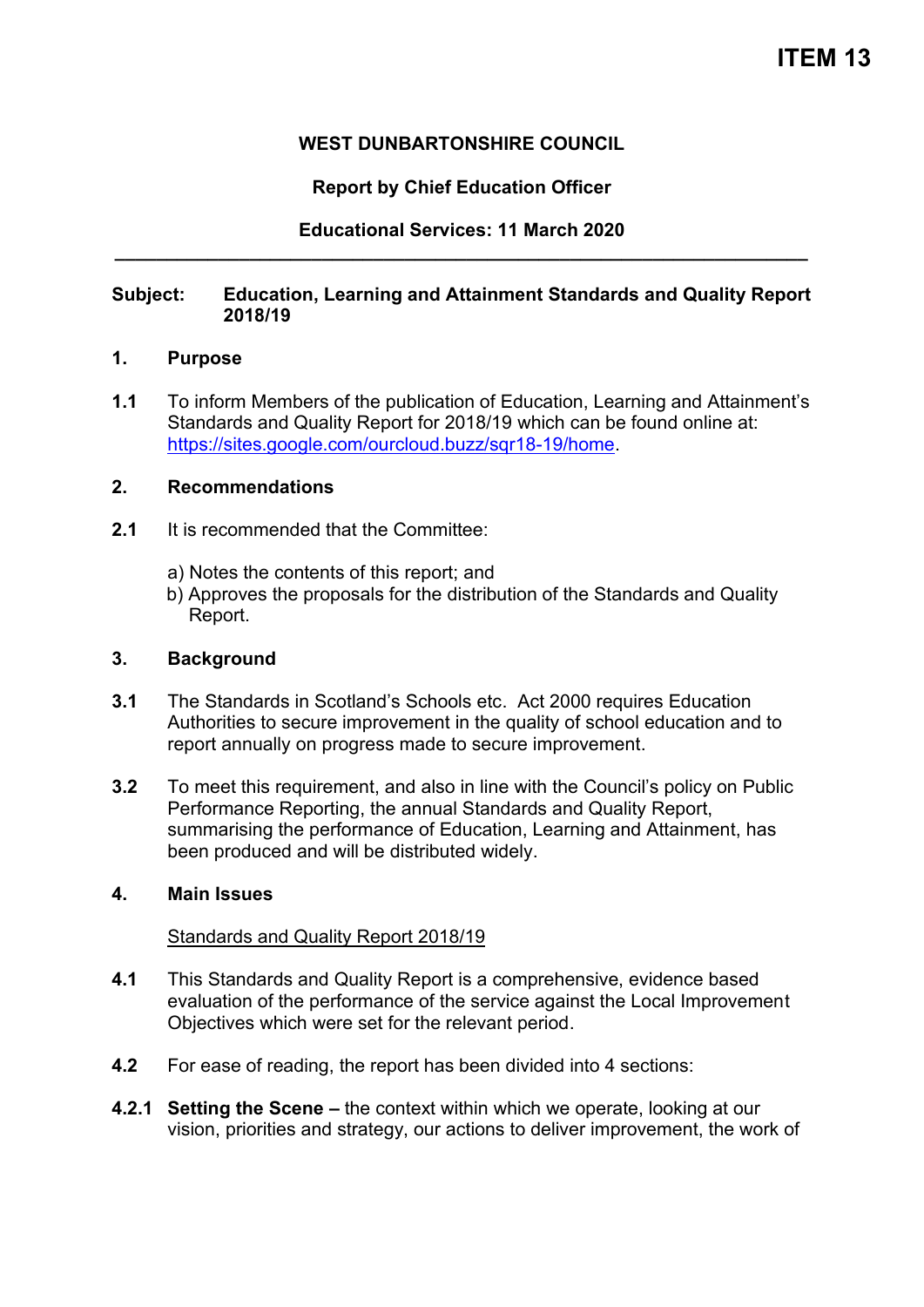the West Partnership, and the Eleven Measures viewed by the Scottish Government.

- **4.2.2 CfE: The Learner Journey –** the progress our children and young people are making in Early Years, the Broad General Education, the Senior Phase and their participation beyond school.
- **4.2.3 Supporting the System –** our work collectively to improve, focusing on selfevaluation, the Scottish Attainment Challenge, Pupil Equity Fund, Pupil Support, Professional Learning, ourcloud.buzz and Partnership Working.
- **4.2.4 Next Steps –** our priorities for the session 2019 2020.
- **4.3** The report will be distributed widely both within and out with the Authority to a wide audience including Elected Members, educational establishments, Parent Councils, Her Majesty's Inspectorate of Education (HMIe), Scottish Education Authorities, as well as parents, staff and a number of partner agencies. The Standards and Quality report will be published electronically and made available via a publicly accessible website.

# Priorities for 2018/19

- **4.4** The priorities for session 2018/19 had been presented to Members previously. They were to:
	- Deliver improvement in attainment, literacy and numeracy
	- Implement broad-ranging school improvement to close the attainment gap
	- Implement the Regenerating Learning Programme across West **Dunbartonshire**
	- Deliver improvement in employability skills through sustained, positive school-leaver destinations for all young people
	- Deliver the Early Learning and Childcare Agenda
	- Design and implement programmes of Pupil and Family Engagement
	- Deliver improvement in children and young people's health and wellbeing
	- Implement the School Governance and Regional Collaborative Improvement Structures

### Areas of 'excellent' or 'very good' practice

- **4.5** It is interesting to note the following areas of excellent or very good practice within the report:
- **4.5.1** Maintaining our success record of 100% positive external inspections of our educational establishments by Her Majesty's Inspectorate for Education (HMIe), with the inspection of Kilpatrick School and Vale of Leven Academy.
- **4.5.2** Raising Attainment:
	- Literacy
		- o 73% of children achieved early level by the end of P1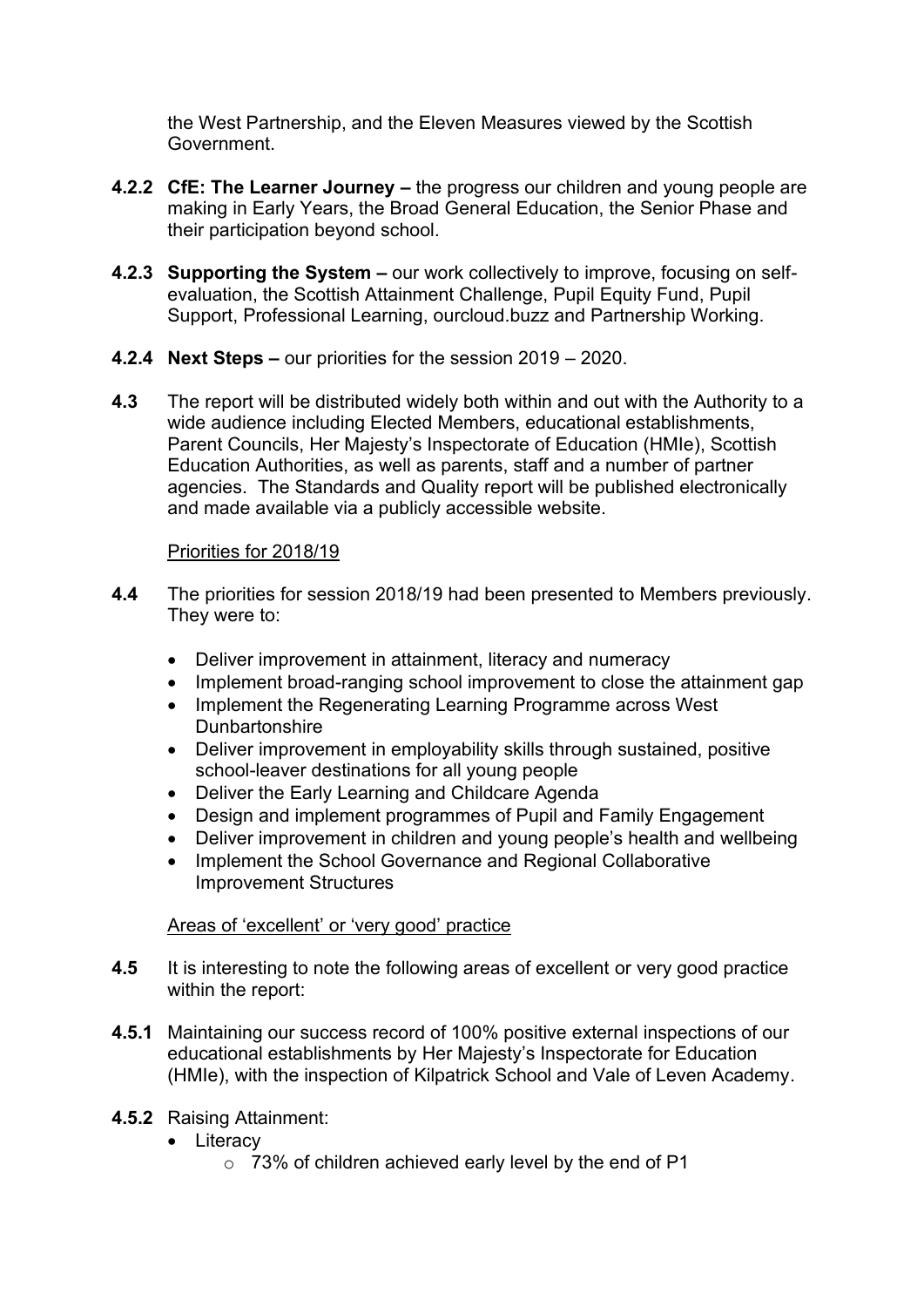- o 65% of children achieved first level by the end of P4
- o 66% of children achieved second level by the end of P7
- o 83% of young people achieved third level by the end of S3
- **Numeracy** 
	- o 83% of children achieved early level by the end of P1
	- o 75% of children achieved first level by the end of P4
	- o 71% of children achieved second level by the end of P7
	- $\circ$  90% of young people achieved third level by the end of S3
- Increase in attainment in the Senior Phase:
	- o 99.8% of our young people attaining 1 or more unit award at SCQF level 1 or above
	- $\circ$  91.9% of our young people attaining a level 4 literacy award
	- o 79.0% of our young people attaining a level 4 numeracy award
	- o 89.5% of our young people attaining 3 or more National 4 awards
	- o 65.4% of our young people attaining 3 or more National 5 awards
	- o 53.9% of our young people attaining 1 or more Higher awards
	- o 36.8% of our young people attaining 3 or more Higher awards
	- o 18.9% of our young people attaining 4 or more Higher awards at Grade A or B
- **4.5.3** Implementation of broad-ranging school improvement to raise attainment and achievement, evidenced in the publication of our establishment standards and quality reports in the summer of 2019.
- **4.5.4** Delivery of 'Year 4' of the Scottish Raising Attainment Challenge, reporting progress with Raising Attainment projects to both Educational Services committee and Scottish Government.
- **4.5.5** Delivery of 'Year 2' of Pupil Equity Funding, with the range of projects addressing specific interventions – 15% focused on literacy, 10% on numeracy, 35% on health and wellbeing, 10% on families and 5 % on Developing Scotland's Young Workforce/Employability. Our interventions are helping us work towards our target of narrowing the poverty related attainment gap by 2021.
- **4.5.6** Delivery of the Authority's Duties in Relation to GIRFEC, with the review of a range of policies ensuring the rights of the child are explicitly reflected.
- **4.5.7** Deliver the Early Years' agenda, with significant progress made with the expansion to offer 1140 hours.

### **5. People Implications**

**5.1** There are no personnel issues as a consequence of this report.